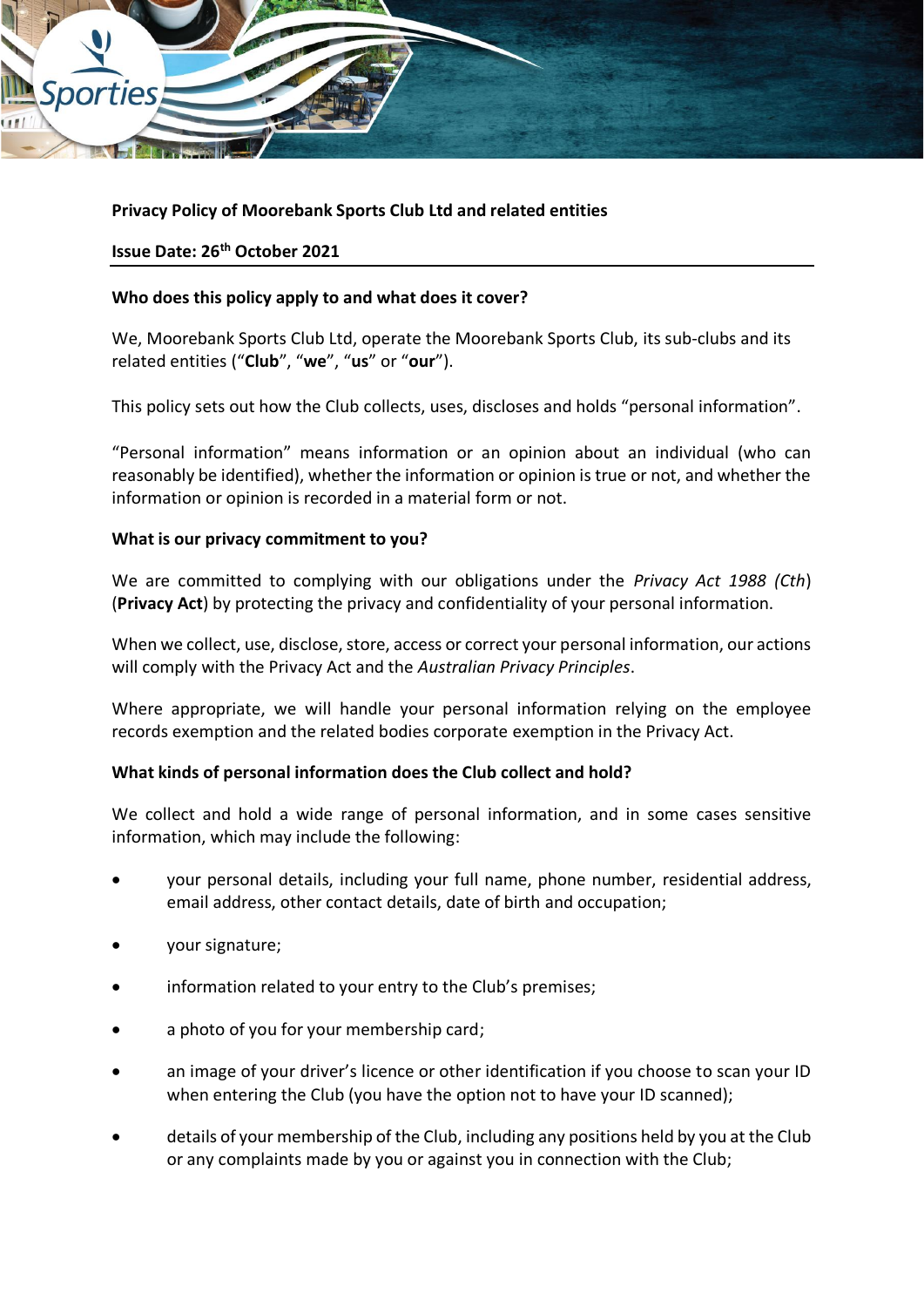- information about what goods or services you buy or receive from the Club;
- details of your activities at or in connection with the Club, including your participation in social or sporting activities;
- health information, including your vaccination status and any medical conditions you may disclose to us to enable us to provide goods or services to you;
- the name and contact details of your next of kin;
- information connected to your use of our gaming machines (including your player activity statements and prizes you receive);
- information about you related to a liquor or gaming self-exclusion or banning order from yourself, other clubs, ClubsNSW, a Liquor Accord or Liquor & Gaming NSW;
- things you say or do (or things said about you) in connection with an incident or disciplinary proceedings at or in connection with the Club;
- information related to your use of our Wi-Fi from any of your personal devices;
- images or videos of you at the Club's premises; and
- if you apply for a job with us, the information in your resume and other information that you or your referees provide to us and notes of our interactions with you and/or others in relation to your prospective employment.

From time to time, we may collect additional information about you related to surveys, promotions and particular services or activities at or in connection with the Club.

Wherever practicable, we will advise you of the information being collected about you and provide you with an opportunity to refuse the collection of that information.

#### **How do we collect your personal information?**

Your personal information is collected as a result of your visits to, or dealings with, the Club. Information is collected by recording information that you provide to us, by electronic means, and by the observations of our staff. We may collect personal information when you:

- enter, visit or deal with the Club;
- apply for, or renew, your membership of the Club or request to use our services;
- use your membership card or other issued cards at or in connection with the Club;
- purchase goods or services from us;
- use our gaming machines or request to be excluded from using our gaming machines;
- access or use our Wi-Fi from any of your personal devices;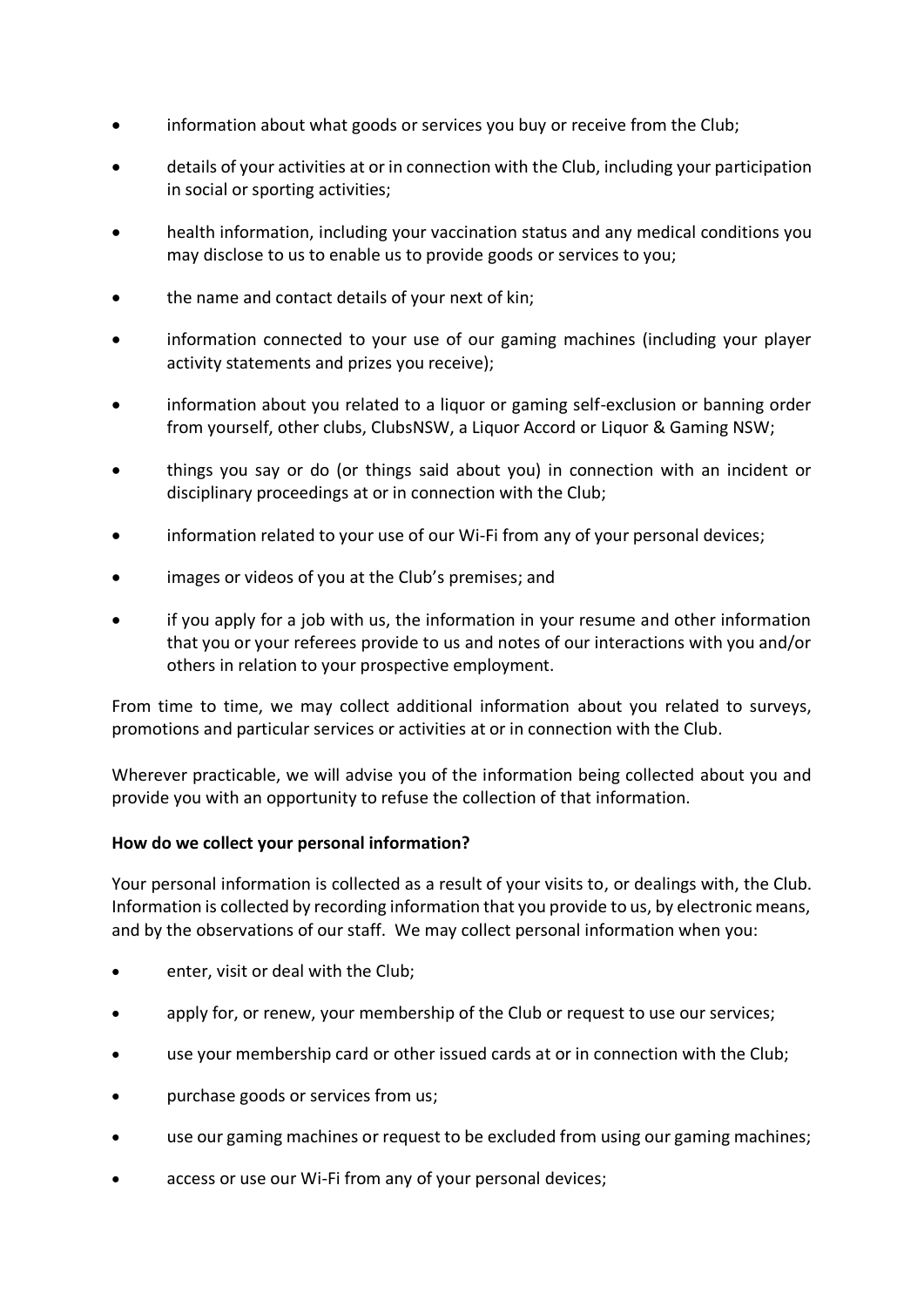- attend a function or show at a venue we operate;
- plan an event to be held with us;
- participate in activities offered by the Club, including competitions and promotions;
- visit one of the websites or social media pages operated by the Club;
- are suspended, banned or removed from any part of the Club's premises;
- receive or request sponsorship through programs such as ClubGRANTS;
- are involved in, witness or are connected to an incident or disciplinary proceedings at or in connection with the Club; and/or
- apply for, or renew, your membership of one or more of the Club's sub-clubs or participate in the activities of those sub-clubs.

In general, if you contact us, we may keep a record of that correspondence.

We only collect personal information about you directly from you, unless it is unreasonable or impractical to do so. For example, it may be unreasonable or impractical to collect information from you when the information is provided by other members, our staff or the Police.

We may also collect information about you from other clubs and industry bodies if you have excluded yourself from the Club's premises (including in relation to ClubNSW's "ClubSAFE" self-exclusion system).

#### **Will I be notified that my personal information is being collected?**

When we collect information from you, we will take reasonable steps to notify you (or otherwise ensure that you are aware) of the following:

- our identity and contact details;
- the facts and circumstances of the collection;
- details of any laws that require or authorise the collection;
- the purposes of collection;
- the consequences if we do not collect the information;
- that this policy contains information about how you can access or correct your information or make a complaint about the Club; and
- whether we are likely to disclose the information overseas (and, if so, to which countries).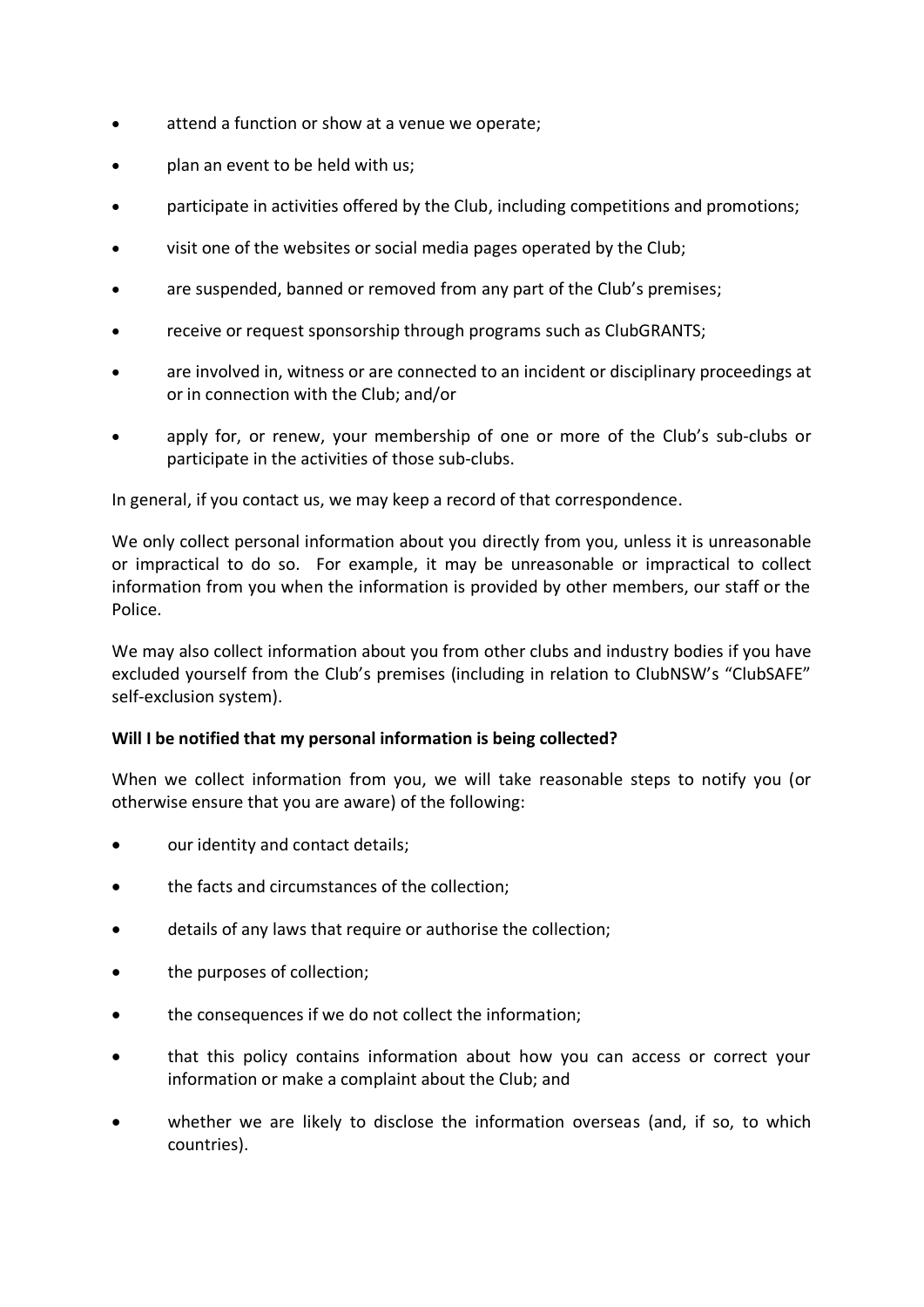The way we notify you of the above is by making you aware of this policy.

If you give us personal information about others, we expect that you will tell them about this policy.

# **Is the Club required by law to collect personal information?**

As a registered club, we have a legal responsibility to collect certain information about our members and guests pursuant to legislation, including the *Registered Clubs Act 1976* (**Registered Clubs Act**)*, Corporations Act 2001* (**Corporations Act**)*, Gaming Machines Act 2001, Liquor Act 2007, Anti-Money Laundering and Counter-Terrorism Financing Act 2006* and *Work Health and Safety Act 2011.*

For example, when a person applies for membership of the Club, we must collect details including their name and address. We must display this information on the Club's notice board before our Board of Directors is able to consider the application for membership. We also may need to provide this information to any member of the general public who makes a request under certain legislation, including the Corporations Act.

Temporary members, guests of members and other visitors to the Club may be required to produce a recognised form of identification (such as a driver's licence or passport) to gain entry into the Club's licenced premises.

If you elect to use our electronic ID scanner, we will collect information from your ID at the time you enter the Club. More information about our electronic ID scanners appears below.

Since the outbreak of covid-19, public health orders in NSW have been used to regulate how people interact and some public health orders regulate how we may operate the Club. Public health orders may require that the Club verify certain information with you before you can enter the Club's premises such as your vaccination status.

# **For what purposes does the Club collect, hold, use and disclose your personal information?**

We collect, hold, use and disclose your personal information to operate the Club, carry out certain activities, provide products and services to you, other members and guests and other members of the public, and comply with our legal obligations. The purpose of collecting your personal information is to undertake one or more of the following activities or functions:

- consider applications and renewals of membership;
- identify who comes to the Club and verify their details, including age and address;
- identify individuals who have been suspended, banned or self-excluded from the Club's premises;
- create registers and display information as required by the Registered Clubs Act;
- provide a safe environment for you, other members and guests and our staff;
- provide services to you, other members and guests;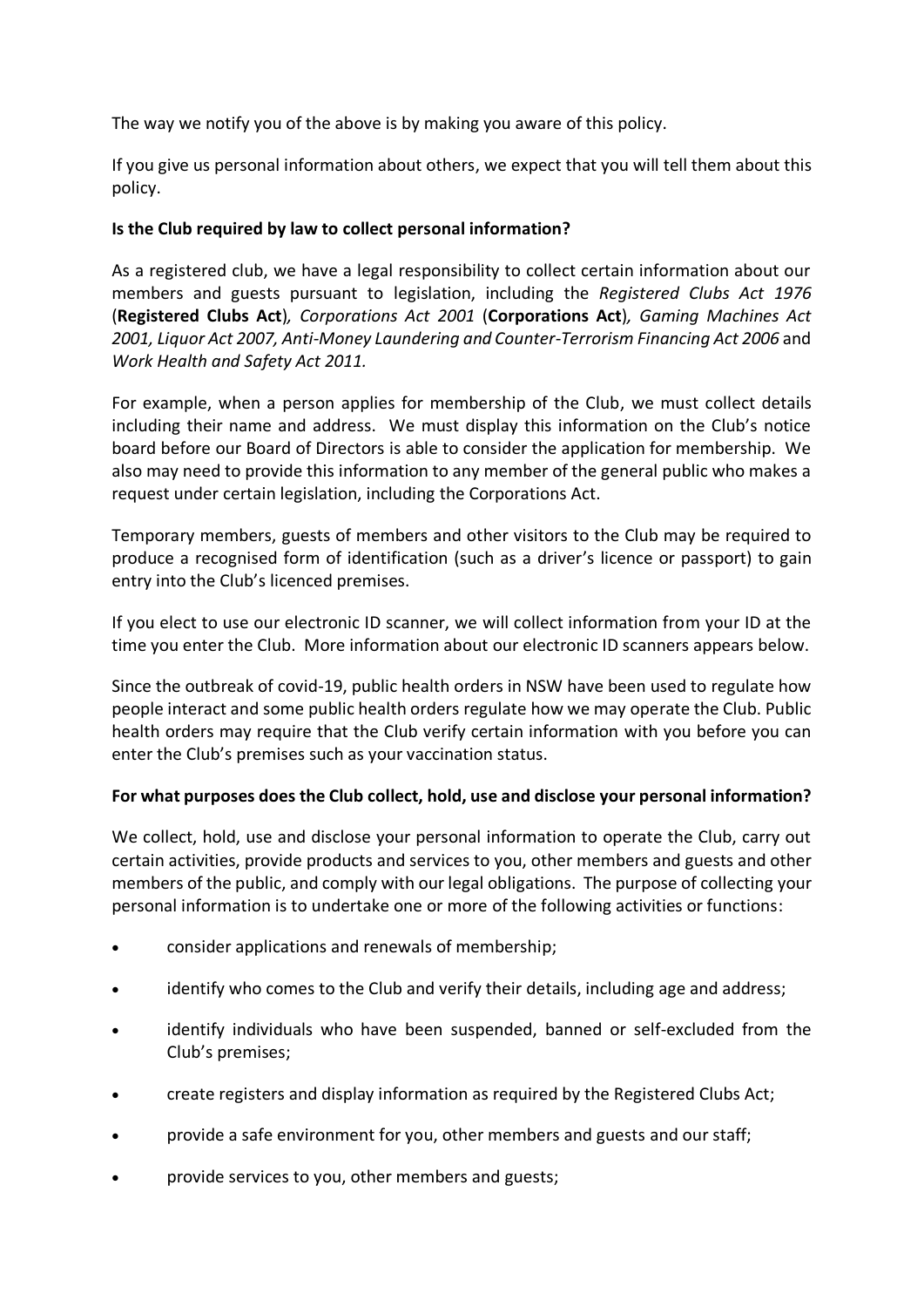- carry out accounting and finance requirements and legal and administrative reporting requirements;
- provide Wi-Fi at the Club;
- provide an events management service;
- operate functions at our venues;
- carry out competitions and promotions;
- perform gaming operations;
- publish and distribute newsletters;
- carry out marketing (including direct marketing);
- offer and manage sponsorships including by supporting community sports and social events;
- provide ticketing services;
- offer dining options and other entertainment, including shows;
- operate the Club's sub-clubs, including publishing contact details of committee members;
- conduct elections of the Club's Board of Directors;
- investigate an incident or conduct disciplinary proceedings at or in connection with the Club;
- resolve a complaint;
- assess an applicant's suitability for employment; and
- improve our services and increase membership of the Club.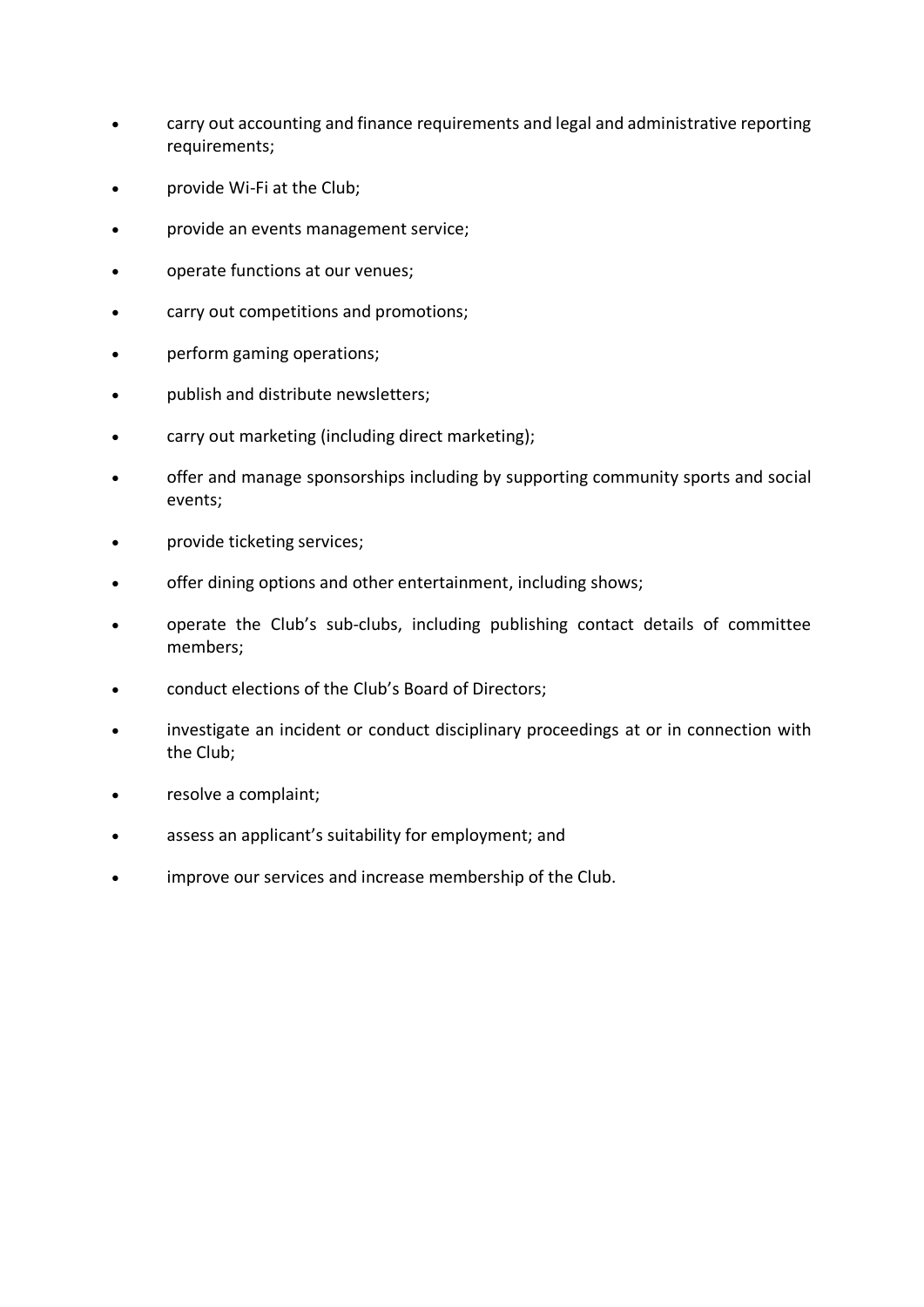## **What happens if you don't provide your personal information?**

If you don't give the Club your personal information, you may not be able to become a member of the Club, use the Club's services or facilities, or access the Club's premises.

You have the option of not identifying yourself, or of using a pseudonym, when dealing with us. However, this will be limited to enquiries of a very general nature and only over the telephone or by email.

In most circumstances, you will be unable to deal with the Club anonymously or with a pseudonym because of our obligations under the Registered Clubs Act.

#### **How do we use your personal information?**

We use your personal information primarily to allow us to carry out the activities and functions listed above. We also use your personal information for secondary purposes related to those activities and functions, or when permitted under the Privacy Act.

If you have self-excluded yourself from the Club's premises and nominated other clubs from which you also want to be excluded, we may disclose your personal information to those clubs to the extent necessary to assist those clubs to comply with your self-exclusion.

The Club may also use the personal information we collect from you for direct marketing of products and services to you, including from third parties. Such products and services may include the provision of newsletters, competitions, announcements, campaigns or information about shows and entertainment at the Club or services offered by the Club.

You can refuse any direct marketing by contacting our Privacy Officer.

# **Does the Club disclose my personal information to others?**

There may be times when we may need to disclose your personal information to third parties that we engage to provide services to or in connection with the Club, including our related entities, our insurers, ClubsNSW, our sponsors, our legal or financial advisers and other members of the Club.

Your personal information will only be disclosed to third parties for a purpose permitted by the Privacy Act and/or this policy and, where required, after obtaining your consent.

We may need to disclose your personal information to third parties for the purposes of allowing us to carry out the activities and functions mentioned in this policy.

For example, from time to time, the Club engages external companies to send direct marketing information (usually via email or SMS), carry out mail services, and provide IT storage and other services.

A third party service provider will only receive your personal information from the Club where that information is necessary for that third party to provide services to or in connection with the Club and the Club will always require that the third party comply with the Privacy Act when dealing with your personal information.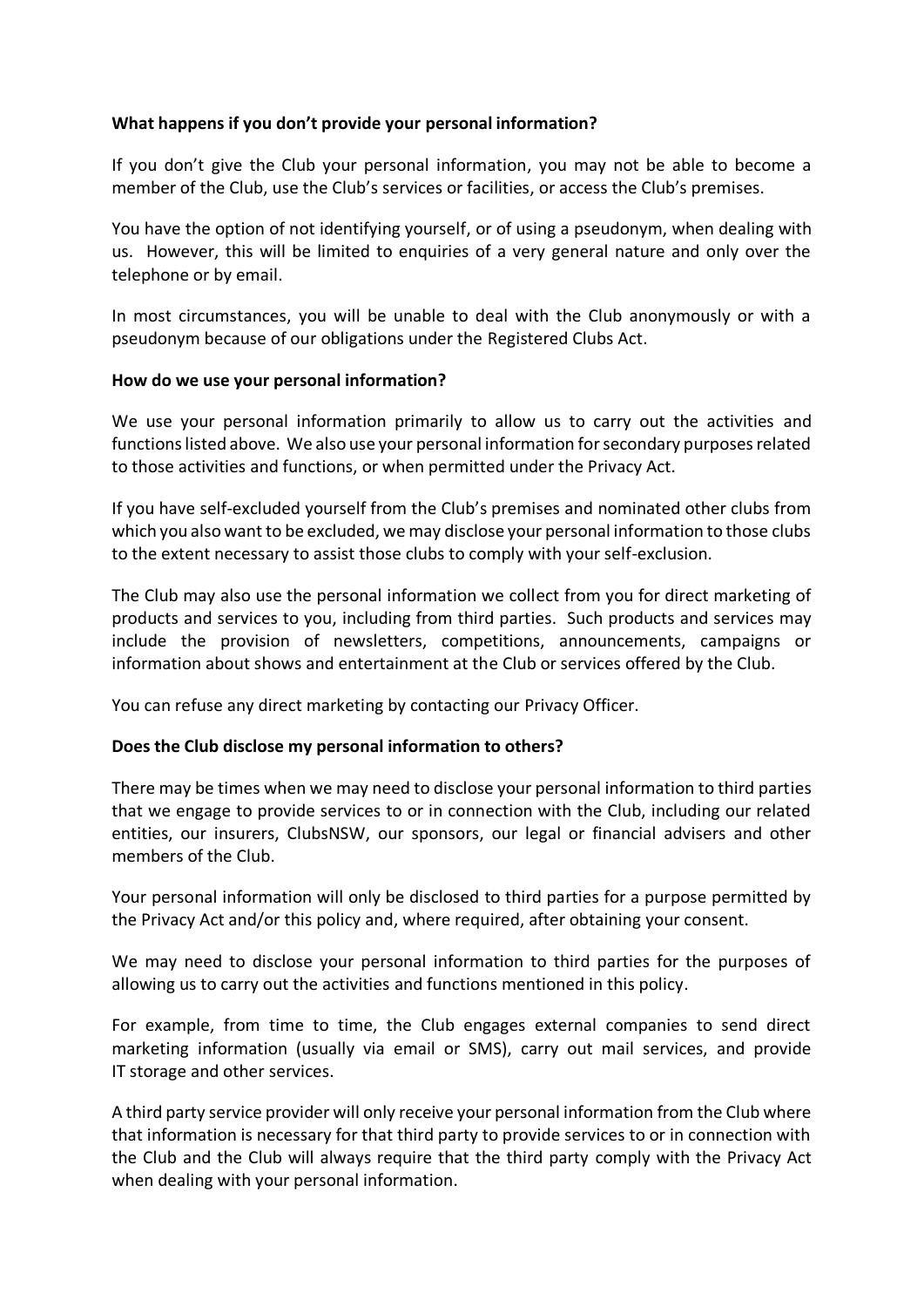We will also disclose your personal information to third parties if we are required or authorised to do so by law, including (but not limited to) law enforcement agencies, the Office of the Australian Information Commissioner, the Australian Electoral Commission, the Department of Family and Community Services and the Australian Taxation Office.

### **FREQUENTLY ASKED QUESTIONS**

### **Why does the Club collect my health information and vaccination status?**

The Club's primary concern is the safety and wellbeing of its staff, members and the broader community which it serves.

As a sports club, the Club may need collect personal information from you about your health in order to provide specific services to you. For example, if you wish to participate in a sporting activity operated by one of the Club's sub-clubs, the Club may require you to disclose information about your general fitness and any medical conditions that you may have in order to assess whether it is safe for you to participate in that activity.

The Club will only ever collect your health information from you directly and with your express consent. The Club recognises that health information is sensitive information and will only handle in accordance with the Club's policies, the Privacy Act and the *Health Records an Information Privacy Act 2002* (NSW).

The Club is also required by law to take reasonable steps to provide a safe work environment for its employees and members and to minimise the risk of transmission of COVID-19.

Under the *Public Health (COVID-19 General) Order 2021* [NSW], the Club is required to take reasonable steps to ensure that an unvaccinated adult is not on the Club's premises.

The Club believes that vaccination against COVID-19 is the best protection against the COVID-19 virus and strongly encourages its staff and members to get vaccinated. However, the Club recognises that some individuals are for legitimate health reasons (referred to as medical contraindications) unable to be vaccinated.

In order to comply with the public health orders, and in the interests of protecting the most vulnerable people in our community, the Club requires that in order to access the Club's premises, you must show the staff at our reception either:

- (a) evidence from the Australian Immunisation Register that you have received two doses of a COVID-19 vaccine; or
- (b) a medical contraindication certificate which has been duly completed and issued to you by a medical practitioner.

The Club will not keep a copy of your vaccination evidence or medical contraindication certificate. If you are an employee or member of the Club, the Club will update your file to indicate that you have provided the required information so that you will not be required to produce evidence every time that you visit the Club. The file will not specify whether you have presented evidence from the Australian Immunisation Register that you have received two doses of a COVID-19 vaccine or a medical contraindication certificate.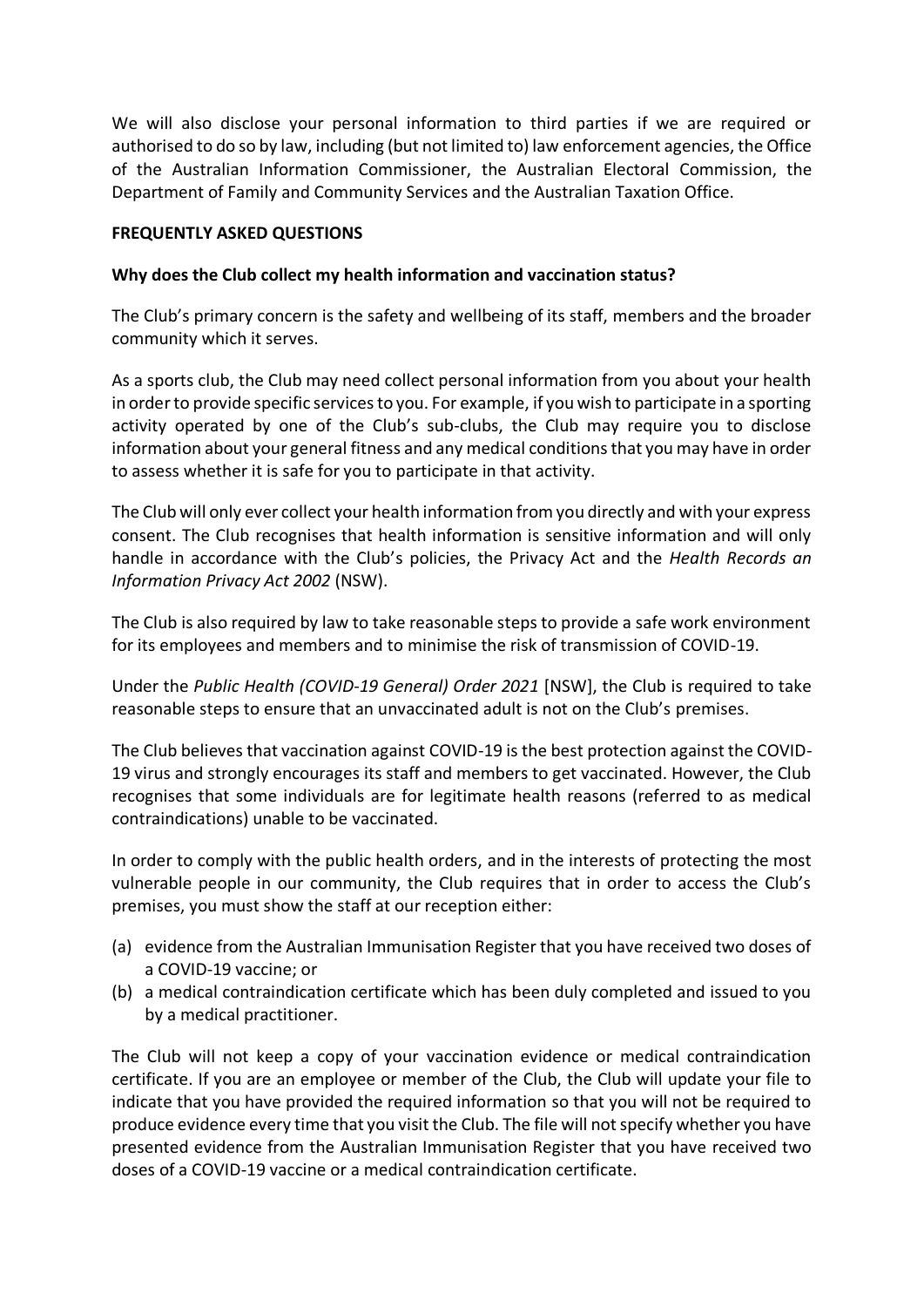If you do not allow the Club's staff to sight evidence from the Australian Immunisation Register that you have received two doses of a COVID-19 vaccine or a medical contraindication certificate, you will not be allowed to access the Club's premises or participate in any activities and services offered by the Club.

#### **How does this policy apply to the Club's sub-clubs and its related entities?**

The Club operates a number of sub-clubs that form part of the Club.

For the purposes of the Privacy Act, a sub-club's collection, use, disclosure or storage of your personal information is the Club's collection, use, disclosure or storage of your personal information.

If a sub-club (being part of the Club) collects, uses, discloses or stores your personal information, it will comply with this policy when doing so.

The Club may have one or more related entities, also known as "related bodies corporate".

These related entities are separate legal entities to the Club, but are related to the Club in some way (e.g. the Club owns the related entity, or the related entity owns the Club).

The Privacy Act permits related entities to share personal information in certain circumstances.

If an entity related to the Club collects, uses, discloses or stores your personal information, it will comply with this policy when doing so (unless that entity has its own privacy policy).

#### **Is there surveillance at the Club?**

All venues operated by the Club are subject to video and audio surveillance for security reasons, including to monitor the safety of members, guests and employees and to protect the Club's assets.

The footage and audio recordings may be used in disciplinary proceedings and/or to investigate incidents and may be disclosed to our legal representatives, our insurers and law enforcements agencies.

#### **Do I have to use the electronic ID scanner to enter the Club's premises?**

No. You are not obliged to scan your identification to enter the Club's premises.

If you prefer, you can manually enter your name, address and signature (as required by the Registered Clubs Act) into the terminal and present your identification to staff who will confirm your details.

#### **What information is collected from the electronic ID scanners?**

The electronic scanners used by the Club may scan a full copy of your ID.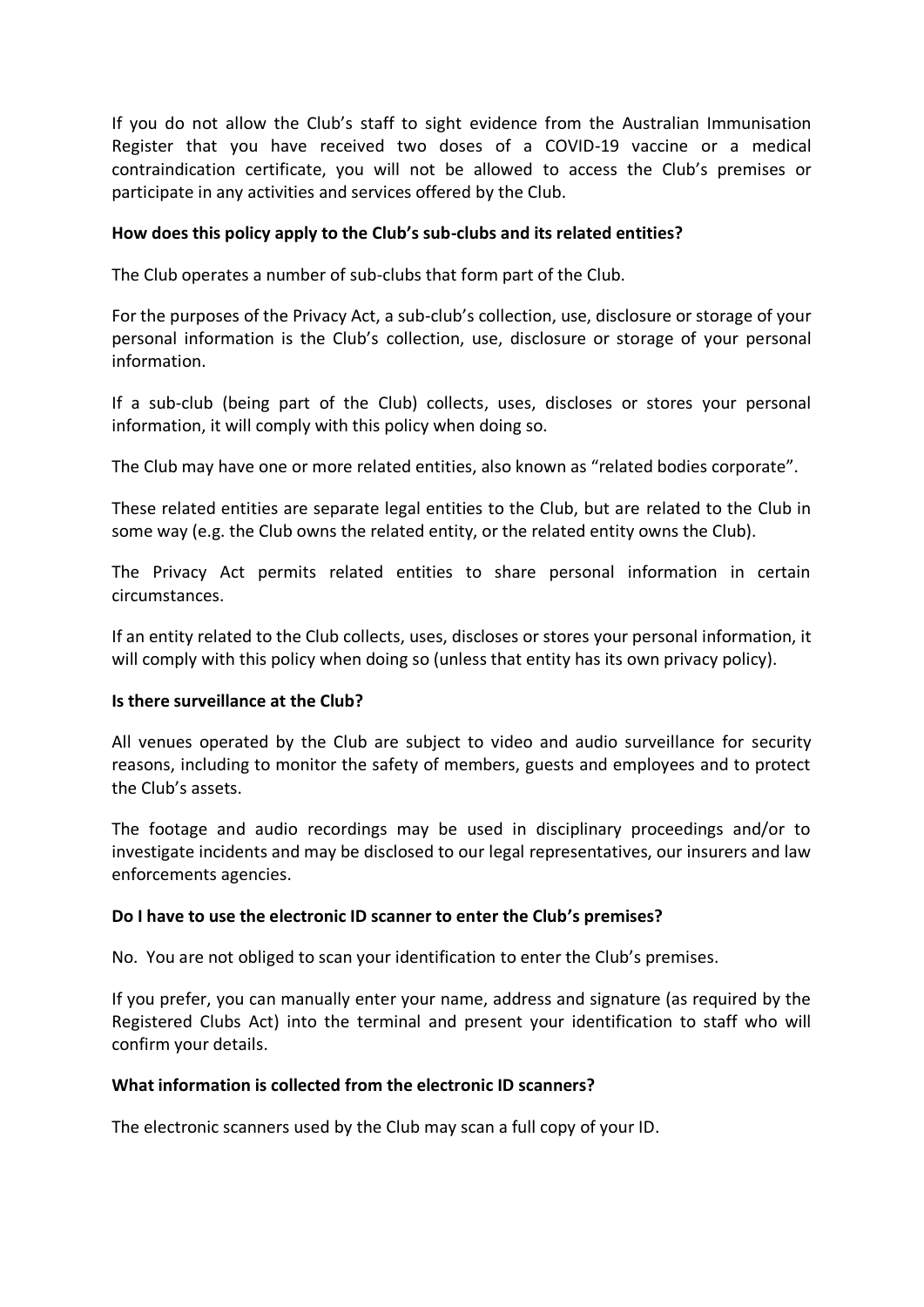Where this applies, the Club may collect all of the information recorded on your ID (which may include sensitive information).

## **Why does the Club use ID scanners?**

Under the Registered Clubs Act, we are required to maintain a register of the name, address and signature of temporary members and guests over the age of 18 who enter the Club's premises. This information must be retained by us for at least three years.

ID scanners are a secure way for the Club to collect information about persons entering the Club's premises.

ID scanners are also environmentally friendly in that they have helped the Club reduce its paper usage and storage of certain hardcopy records.

The collection of personal and sensitive information of the individuals who choose to scan their identification is reasonably necessary for the activities and functions of the Club.

## **How do we hold and protect your personal information?**

Personal information that is held by us is stored electronically and/or in hardcopy.

We take reasonable steps to ensure that your personal information is safe and secure from unauthorised access, use or disclosure.

Information that we store electronically is held in secure and password protected databases.

Video and audio surveillance is stored on our digital recorders, which are maintained in a restricted access area and password protected.

Your personal information is securely destroyed when it is no longer needed or when it is out of date.

#### **What happens if my personal information is involved in a data breach?**

The Club has various security measures in place to protect your personal information from misuse, interference and loss, and from unauthorised access, modification or disclosure.

In the unlikely event that the Club's security measures are compromised and your information is the subject of a notifiable data breach, the Club will comply with its obligations for responding to data breaches outlined in the Privacy Act.

Upon becoming aware of a data breach, the Club will take urgent steps to contain the breach, mitigate any risk of harm and determine who may have been affected.

The Club will then assess the breach, including any potential for harm, and determine whether the breach is likely to result in serious harm to any person whose data was involved.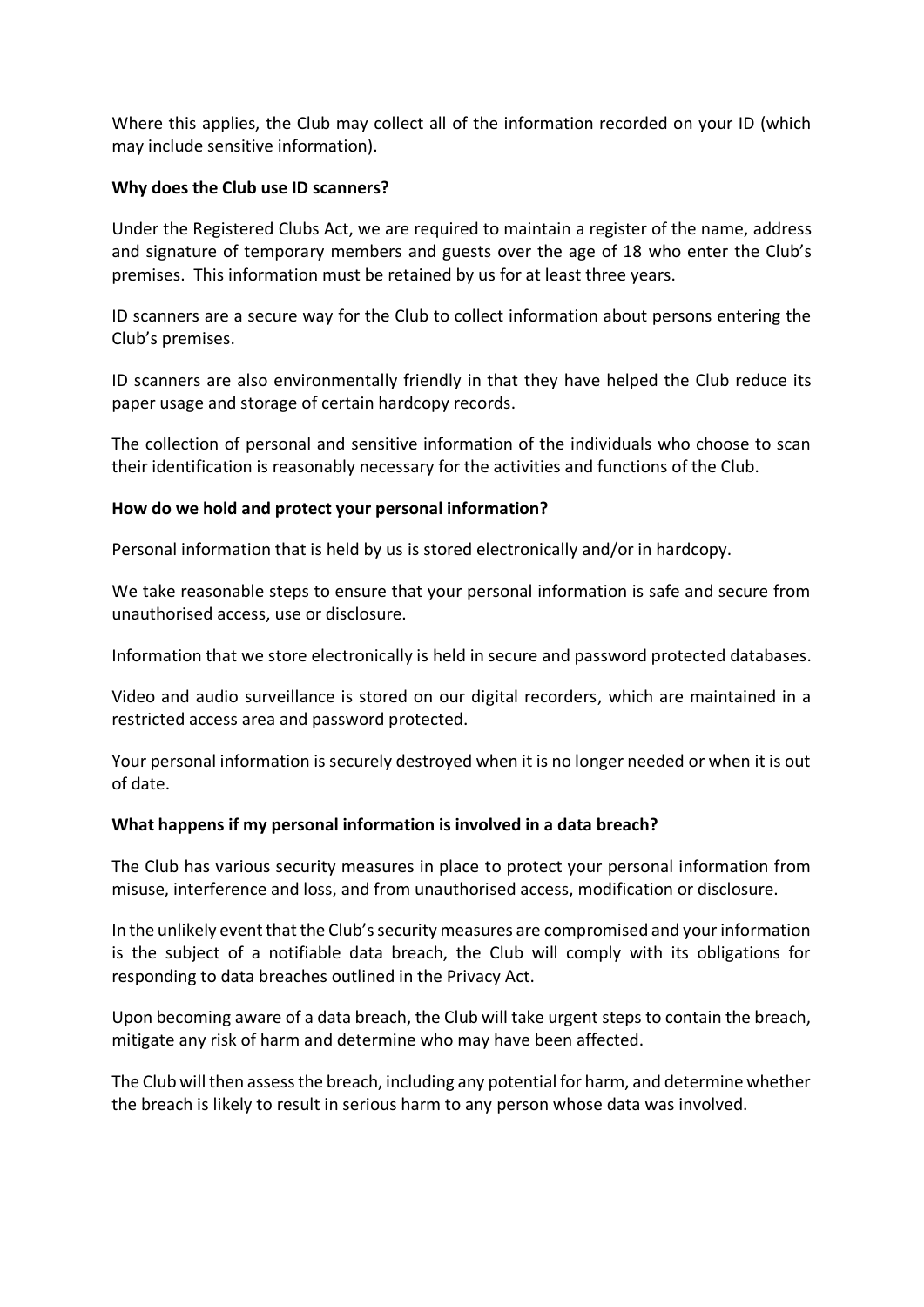If the Club has reasonable grounds to believe that the breach is likely to result in serious harm to you, the Club will notify you of the breach as soon as possible. The Club will also notify the Office of the Australian Information Commissioner.

Following a breach, the Club will conduct a review of its security measures and implement any additional measures it considers necessary to enhance the security of your information.

#### **Are we likely to disclose personal information overseas?**

It is unlikely that we will disclose your personal information overseas. However, if you agree to information being put on our websites or social media pages then this could be accessed by other countries.

We use secure cloud servers. This involves the use of servers that may be located in other countries and may constitute a disclosure under the Privacy Act.

## **Using the Club's websites and social media sites**

The websites and social media pages operated by or in connection with us may collect personal information for the purposes outlined in this policy.

Any information collected by us as a result of your use of those websites and pages will be handled in accordance with this policy.

Those websites and pages may also use cookies and contain hyperlinks to other websites and pages, including those operated by third parties.

Any hyperlinks are provided for reference only. We do not have control over websites and pages operated by third parties and are not responsible for the content available on such websites or pages or the privacy practices of those third parties.

#### **What does this policy mean?**

By entering, visiting or dealing with the Club, you consent to the terms of this policy.

From time to time, your additional consent will be sought for the collection, use or disclosure of your personal information for purposes other than as set out in this policy.

If you do not agree to this policy or do not wish to receive direct marketing information from or in connection with the Club, please contact our Privacy Officer.

# **How do I access, update or correct the personal information held by the Club about me?**

You can request access to the personal information we hold about you by contacting our Privacy Officer.

We will not charge you for making the request. However, we may need to charge you for our time to answer your request. We will advise you in advance if there are to be any charges associated with complying with your request.